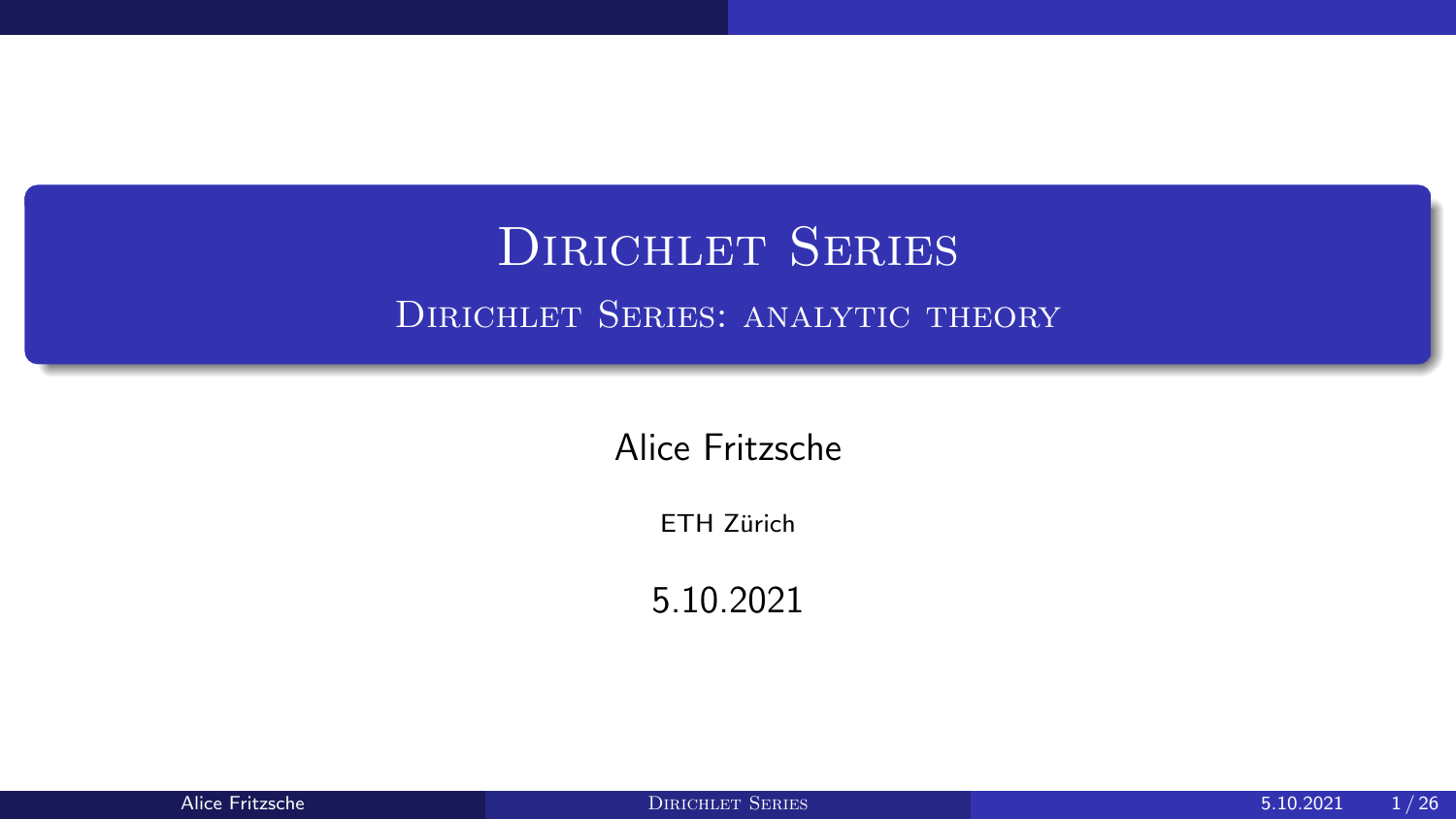- 1. [Definitions and First examples](#page-2-0)
- 2. [Abscissa of convergence](#page-7-0)

3. [Landau and Uniqueness of the coefficients](#page-19-0)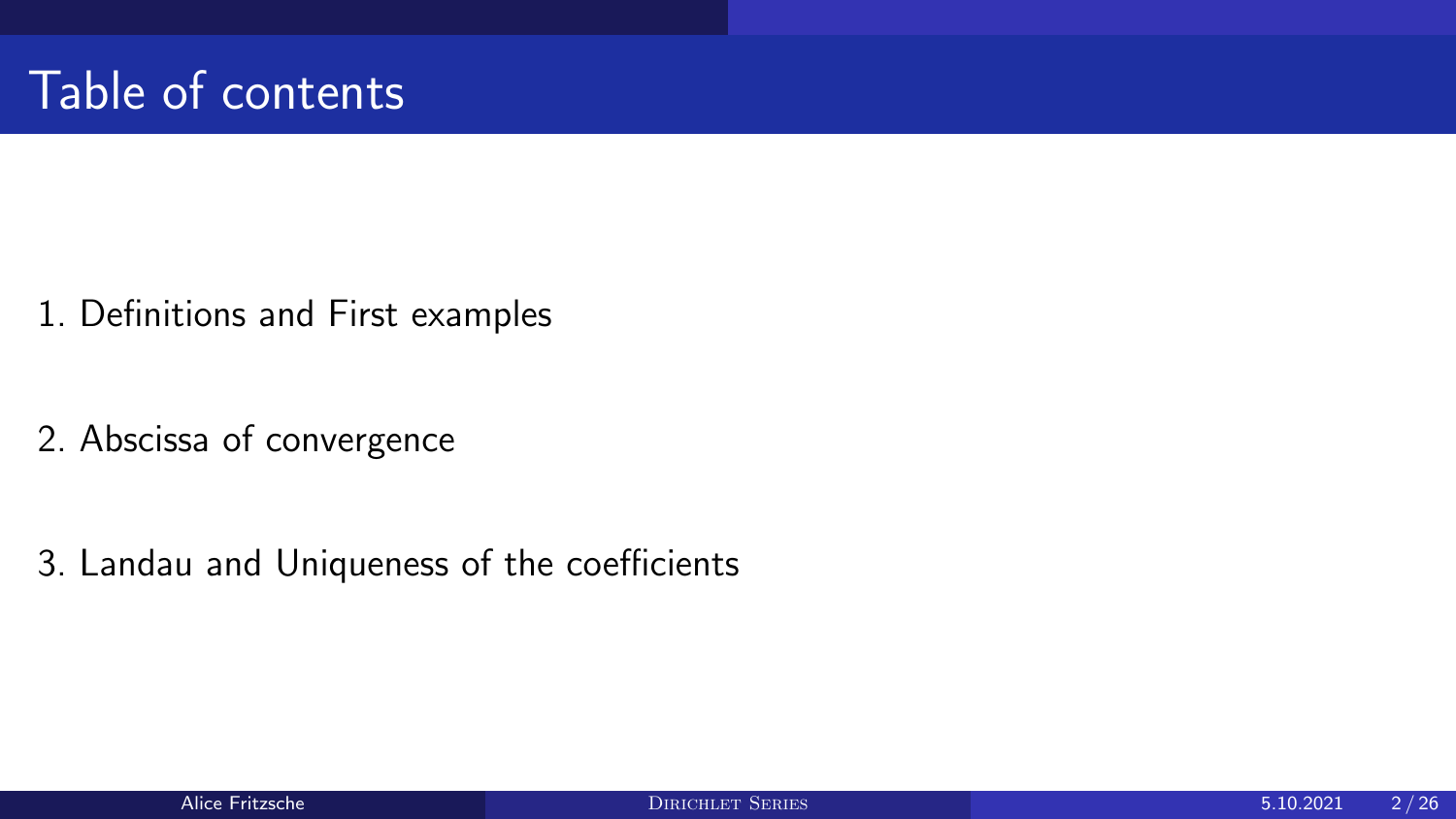### <span id="page-2-0"></span>[Definitions and First examples](#page-2-0)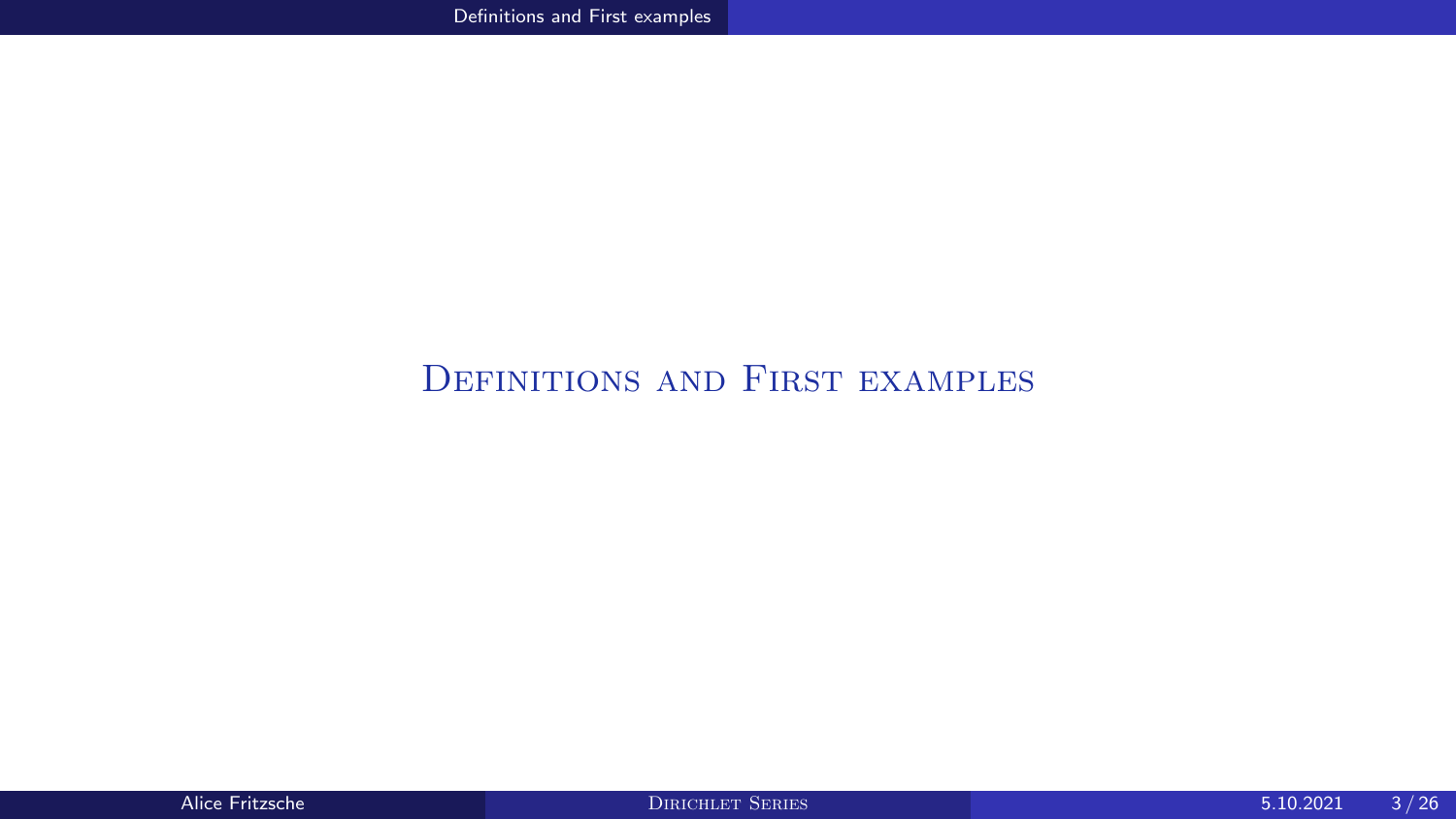### **Notation**

In the theory of Dirichlet series it is usual to denote complex variables by  $s$ , their real part by  $\sigma$  and their imaginary part by t.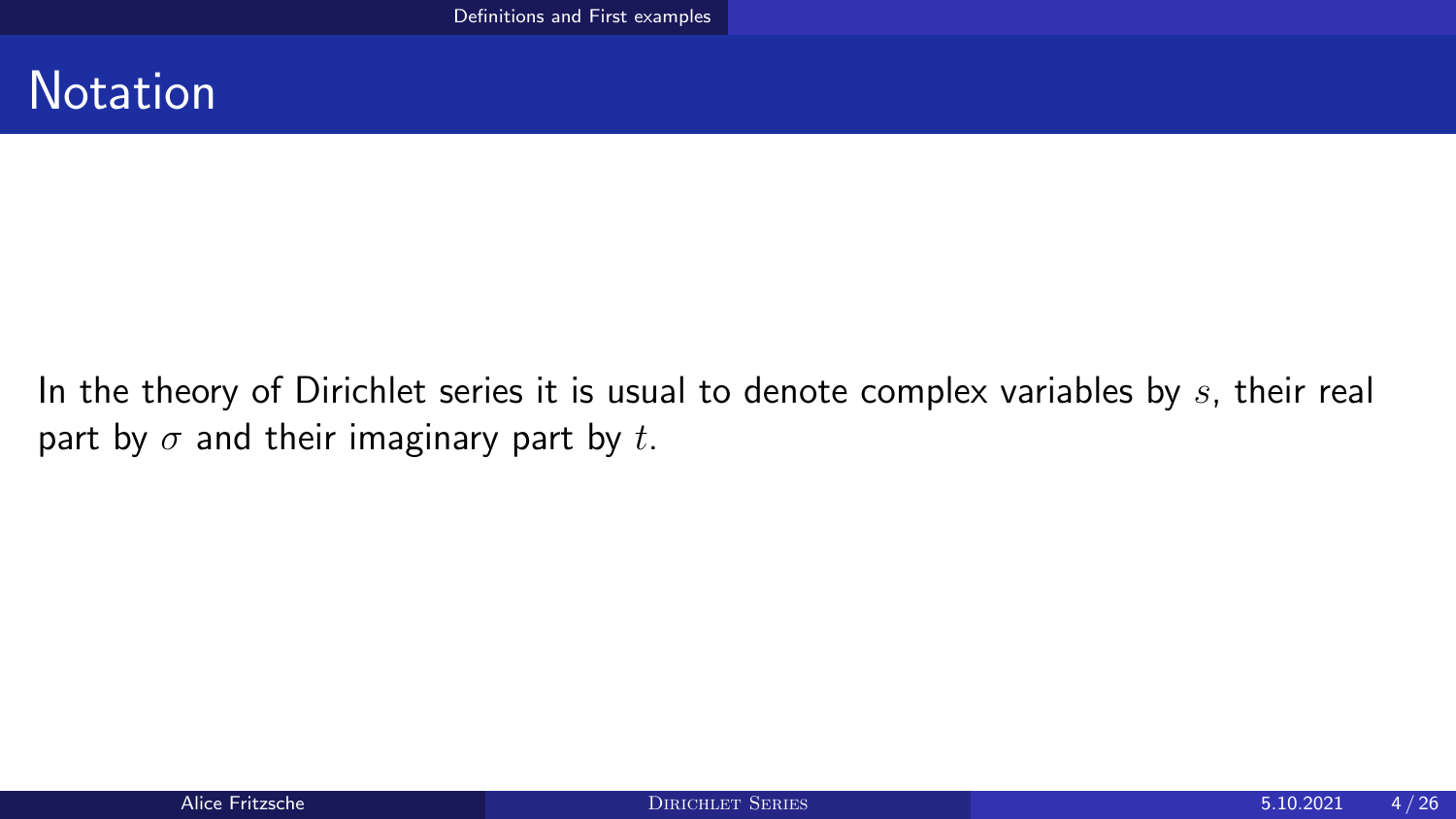## Power and Dirichlet Series

Dirichlet series play a fundamental role in analytic number theory as power series do in complex analysis:

- Power series: represent any function as an infinite linear combination of *power* functions  $z \mapsto z^n$   $(n \in \mathbb{N})$ .
- Dirichlet series: take instead the exponential functions  $z \mapsto e^{-\lambda z}$   $(\lambda \in \mathbb{R})$  as building blocks.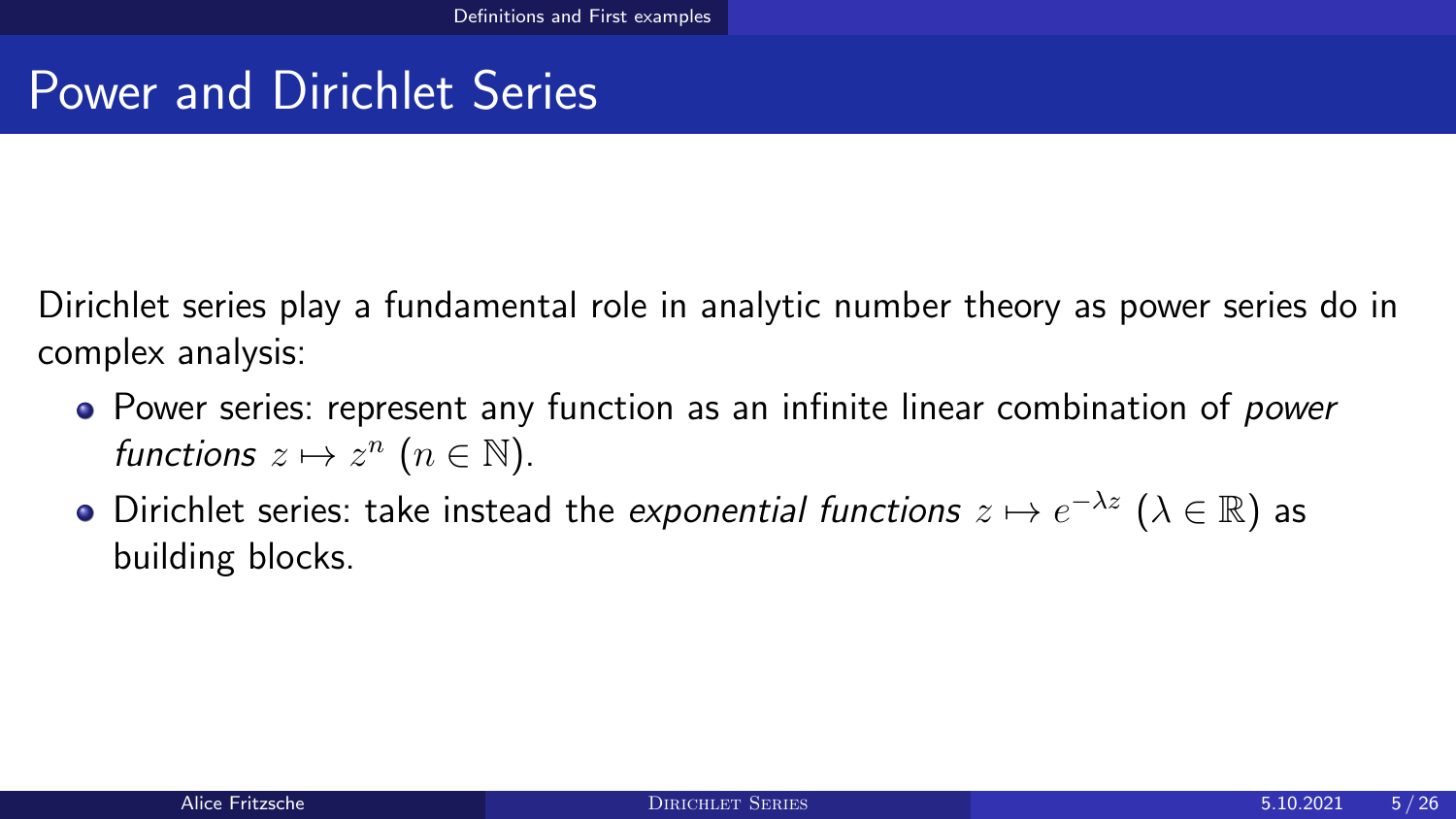## Dirichlet Series

### Definition (Dirichlet Series)

A Dirichlet series is any series of the form

$$
\sum_{n=1}^{\infty} a_n e^{-\lambda_n s}
$$

where  $\lambda_n$  are real numbers satisfying  $\lambda_1 < \lambda_2 < \ldots$ ,  $\lambda_n \to \infty$ ,  $(a_n)_{n \in \mathbb{N}}$  is a complex sequence and  $s = \sigma + it$  is a complex number.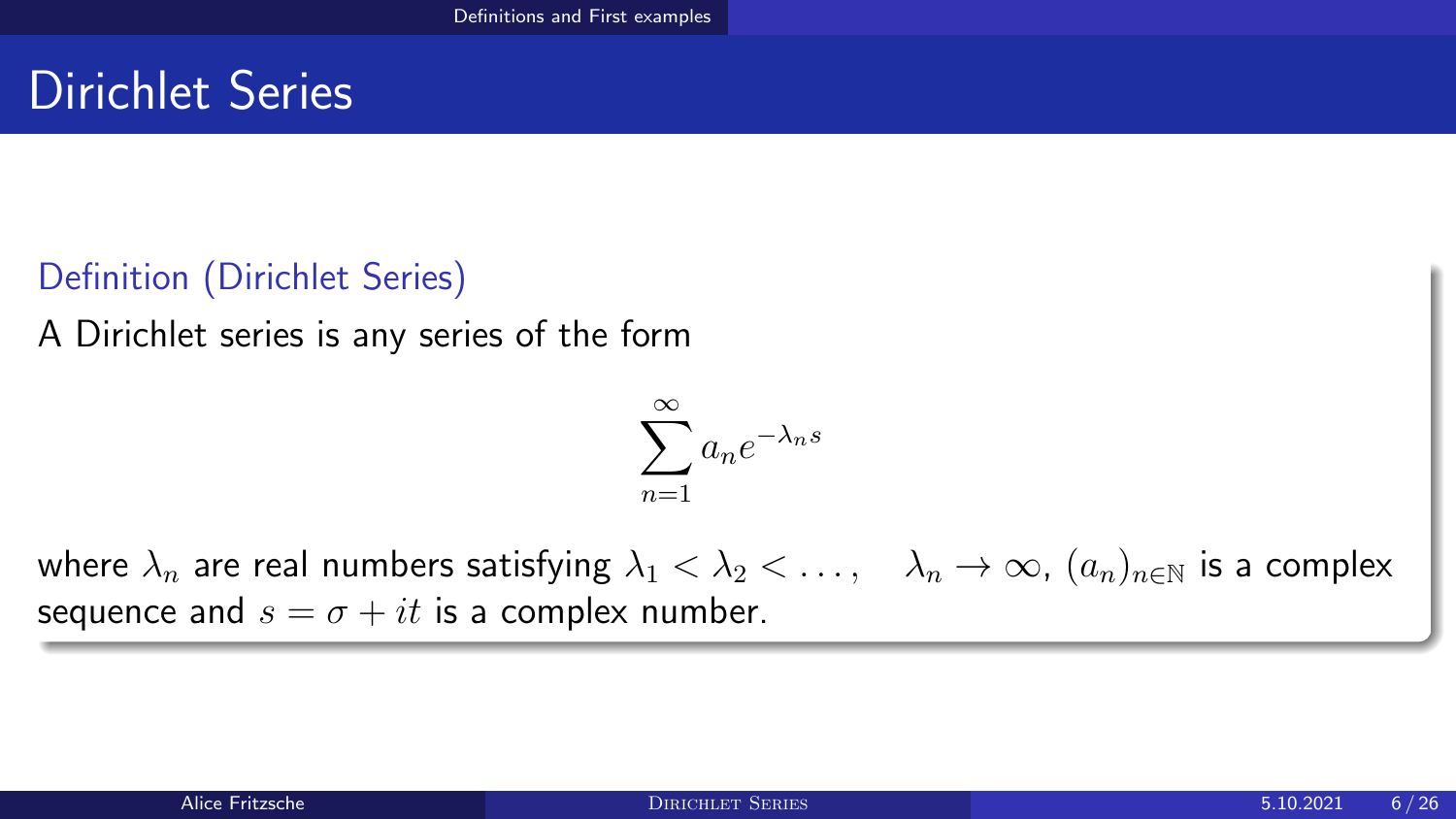## First examples

- 1.  $\lambda_n = n$ . Doesn't lead to any new theory since with the substitution  $z = e^{-s}$  one gets a power series.
- 2.  $\lambda_n = \log n$ . The Dirichlet series becomes

$$
\sum_{n=1}^{\infty} a_n n^{-s}.
$$

This case is the most relevant for analytic number theory and series of this form are called *ordinary* Dirichlet series.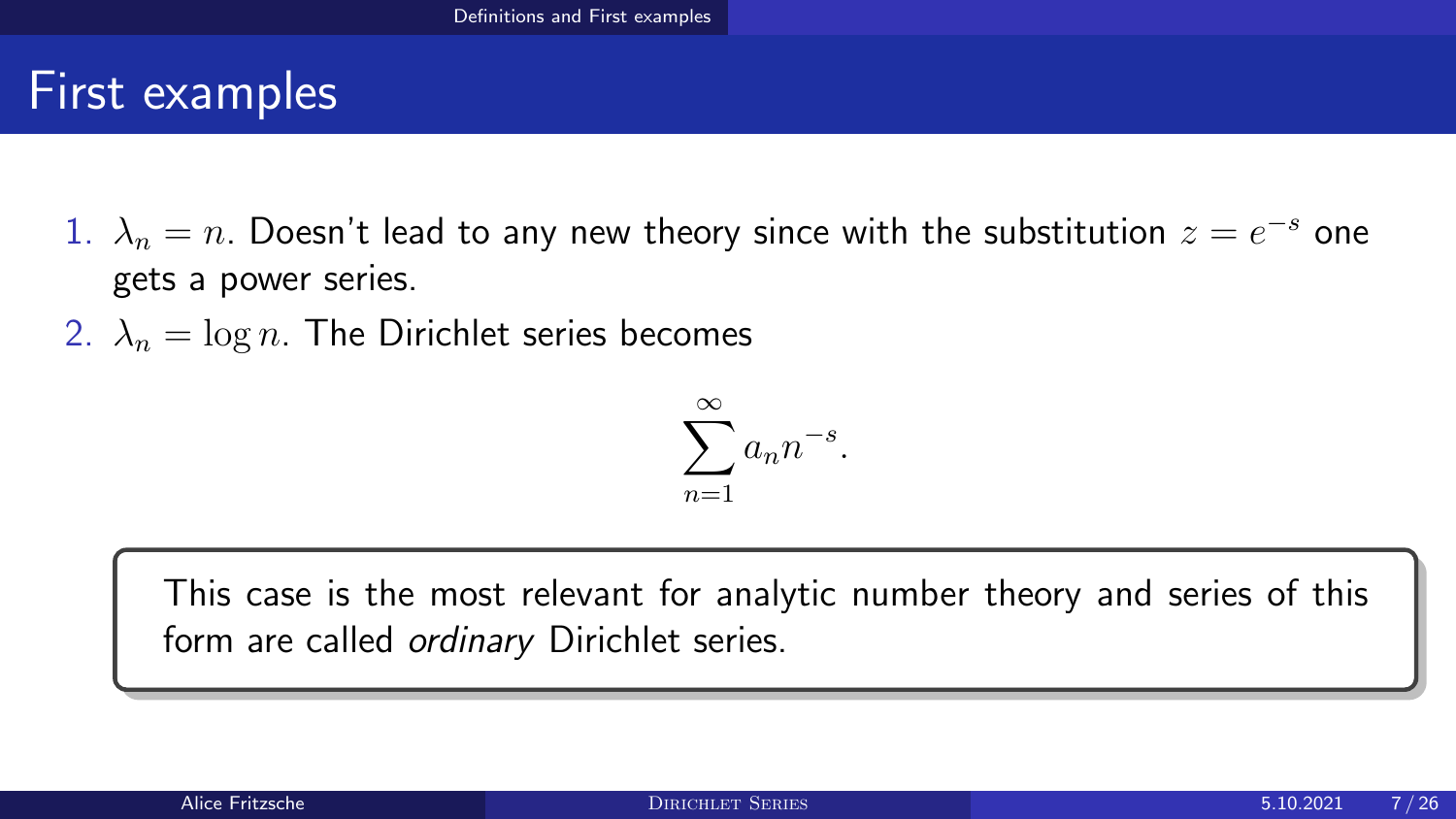### <span id="page-7-0"></span>[Abscissa of convergence](#page-7-0)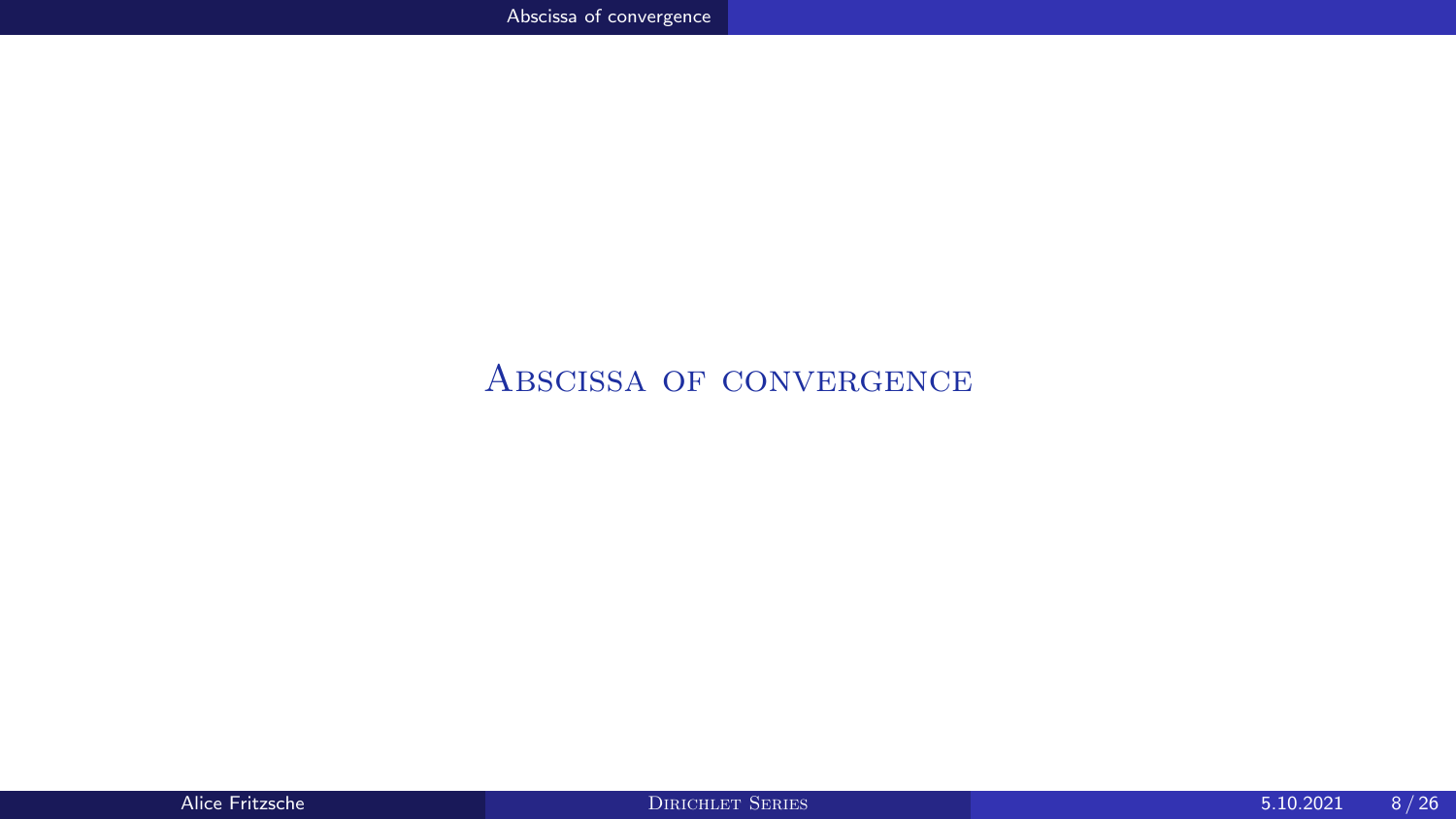## Radius vs Abscissa of convergence

For power series  $p(z)=\sum a_nz^n$  we know that there is a non-negative real number  $R$ (radius of convergence) such that  $p(z)$  converges for all z with  $|z| < R$  and diverges for all z with  $|z| > R$ .

 $\rightarrow$  Similar statement for Dirichlet series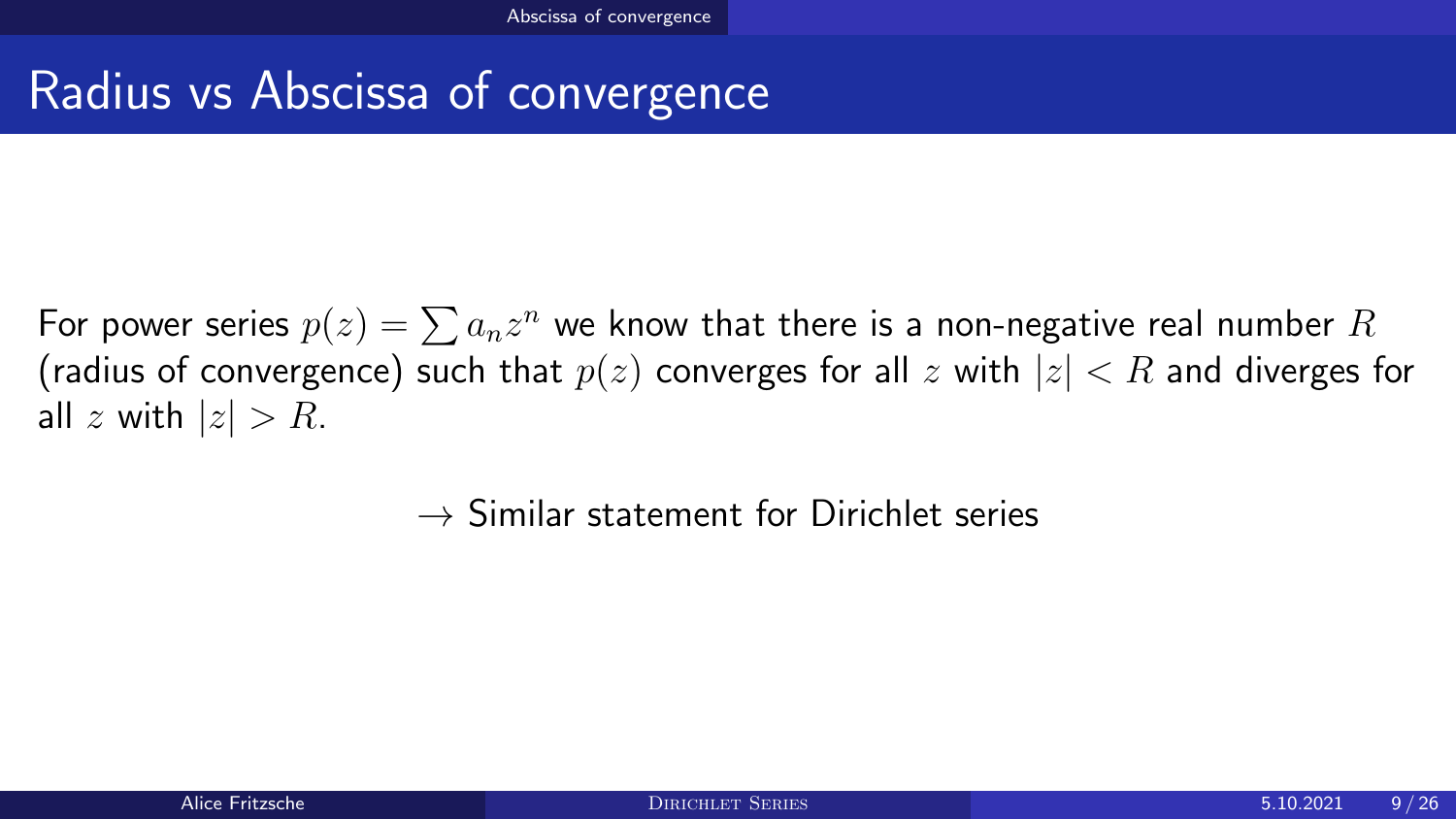## Abscissa of convergence

### Theorem (Abscissa of convergence)

If the Dirichlet series converges for  $s<sub>0</sub>$ , then it converges uniformly on compact sets for all s with  $\text{Re}(s) > \text{Re}(s_0)$ . Therefore, there exists a real number  $\sigma_0$ , such that the series converges for every s with  $\sigma > \sigma_0$  and diverges for every s with  $\sigma < \sigma_0$ . Moreover, the function

$$
f(s) = \sum_{n=1}^{\infty} a_n e^{-\lambda_n s}
$$

defined for  $\sigma > \sigma_0$  is holomorphic, and its derivatives are given by

$$
f^{(k)}(s) = (-1)^k \sum_{n=1}^{\infty} \lambda_n^k a_n e^{-\lambda_n s}.
$$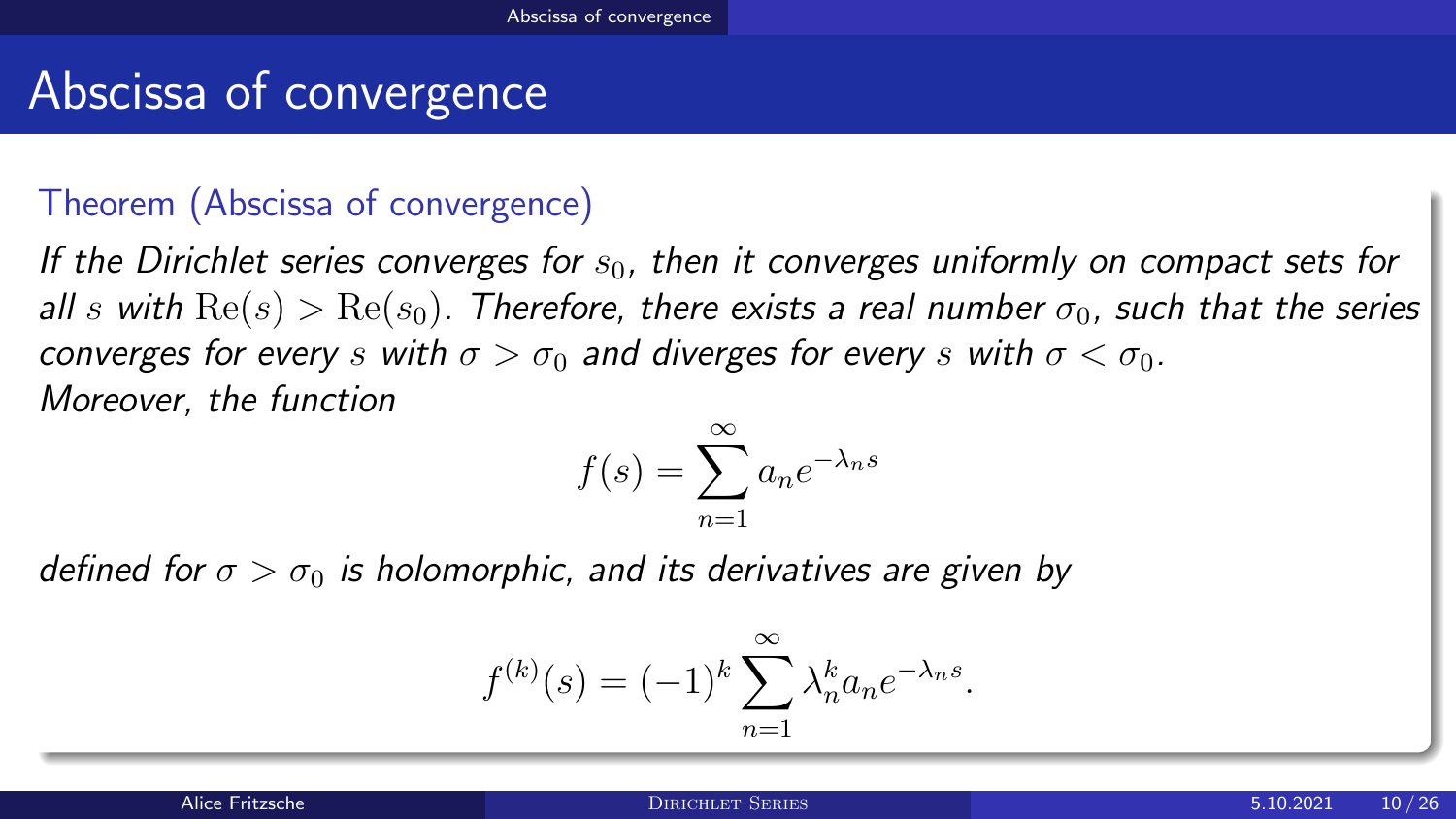## Abscissa of convergence

### Definition

The number  $\sigma_0$  is called the abscissa of convergence of the Dirichlet series.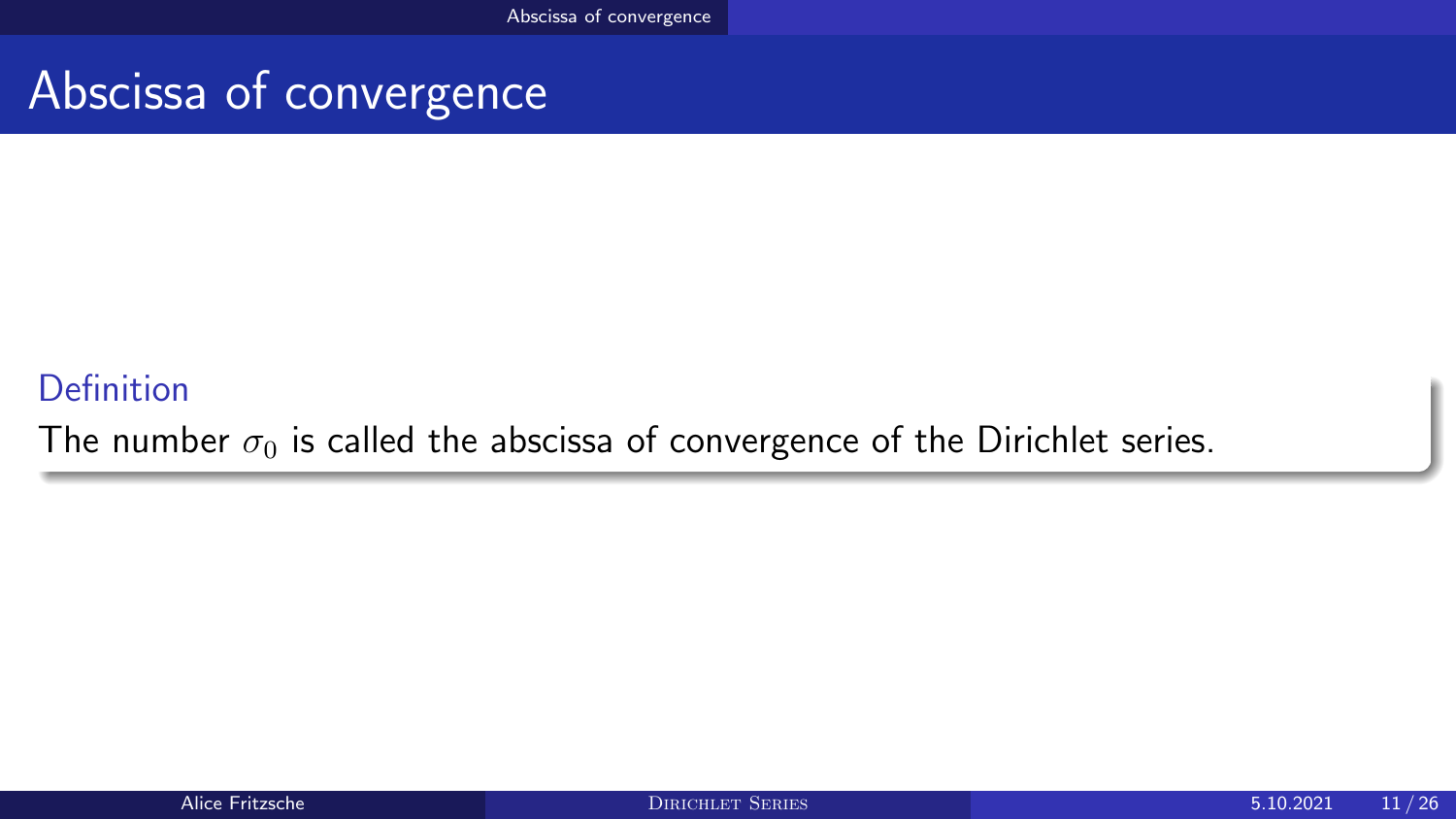# Proof (Abscissa of convergence)

### STEPS:

### 1. Notation:

$$
A(N) = \sum_{n=1}^{N} a_n, \quad A(M, N) = \sum_{n=M}^{N} a_n \text{ for } N \ge M, \quad A(M, M - 1) = 0.
$$

- 2. Consider the case of ordinary DS.
- 3. Uniform convergence on the domain defined by  $|\arg(s-s_0)| \leq \frac{\pi}{2} \epsilon < \frac{\pi}{2}$ .
- 4. Bound  $S(M,N)\coloneqq\sum_{n=M}^N a_nn^{-s}$  with Abel's summation formula.
- 5. Conclude with Weierstrass.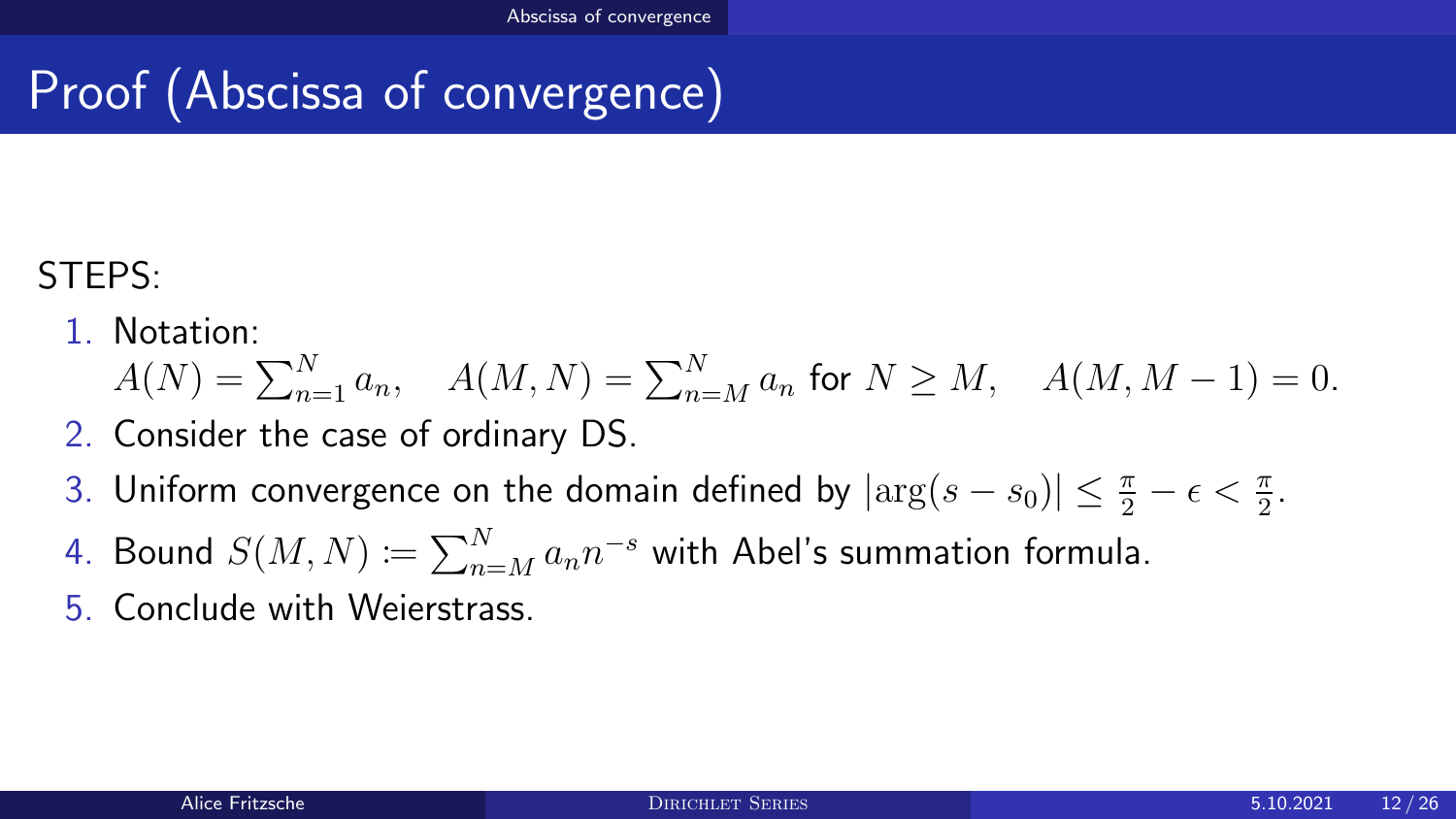## Proof (Abscissa of convergence) - Abel's summation formula

$$
\sum_{n=M}^{N} a_n b_n = (A(N)b_{N+1} - A(M-1)b_M) - \sum_{n=M}^{N} A(n)(b_{n+1} - b_n)
$$
  
=  $A(0, N)b_{N+1} - A(0, M-1)b_M + \sum_{n=M}^{N} [A(0, M-1) + A(M, n)](b_n - b_{n+1})$   
=  $A(0, M-1) \underbrace{\left[\sum_{n=M}^{N} (b_n - b_{n+1}) - b_M\right]}_{=b_M - b_{N+1} + b_M = -b_{N+1}} + \sum_{n=M}^{N} A(M, n)(b_n - b_{n+1})$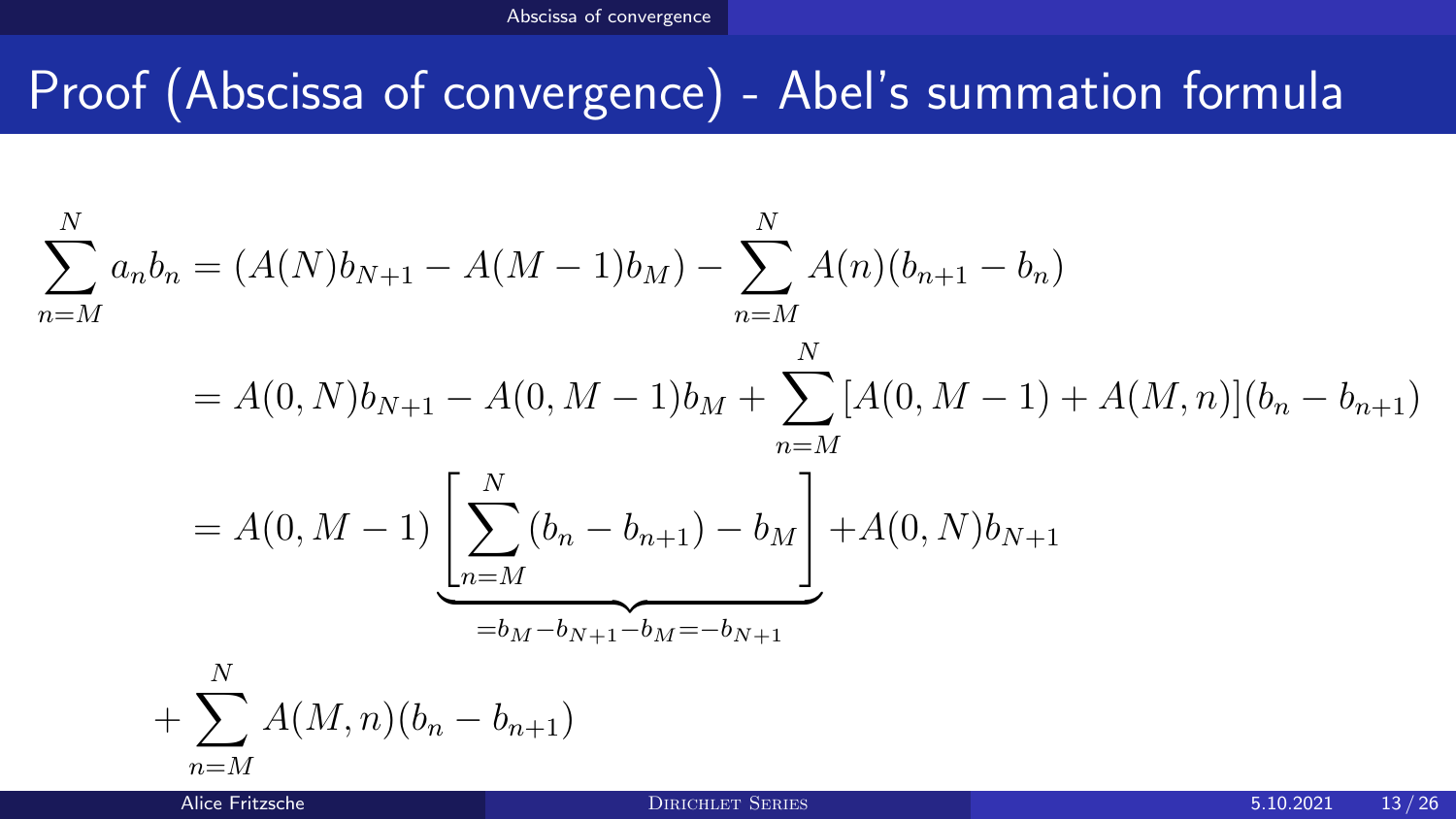## Proof (Abscissa of convergence) - Abel's summation formula

$$
= b_{N+1}(A(0, N) - A(0, M - 1)) + \sum_{n=M}^{N} A(M, n)(b_n - b_{n+1})
$$
  
=  $A(M, N)b_{N+1} + \sum_{n=M}^{N-1} A(M, n)(b_n - b_{n+1}) + A(M, N)(b_N - b_{N+1})$   
=  $\sum_{n=M}^{N-1} A(M, n)(b_n - b_{n+1}) + A(M, N)b_N.$ 

 $n=M$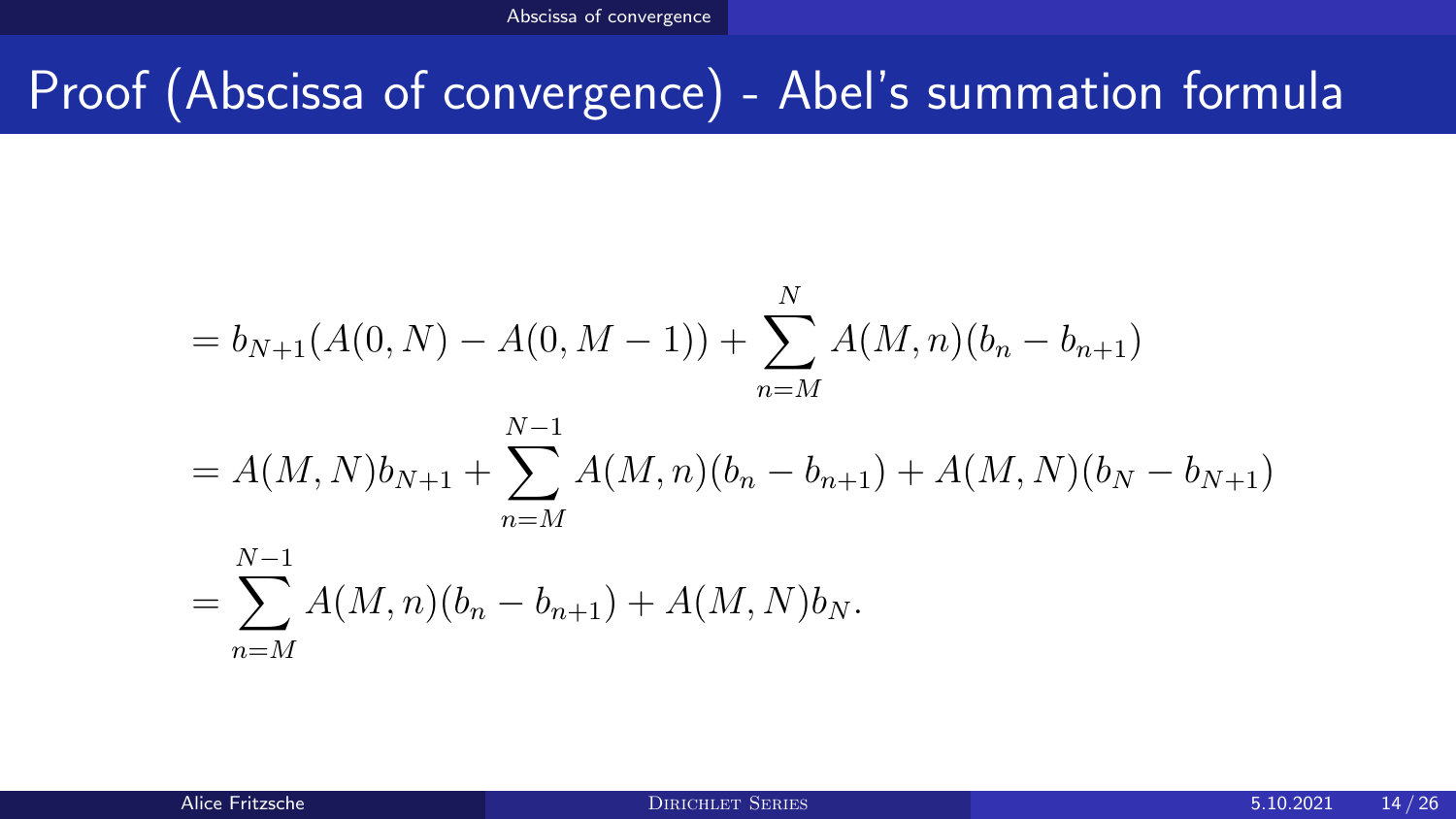## Formula Abscissa

### Theorem (Formula Abscissa)

Let  $\sum_{n=1}^\infty a_n e^{-\lambda_n s}$  be a Dirichlet series such that  $\sum_{n=1}^\infty a_n$  diverges. Then the abscissa of convergence is given by

$$
\sigma_0 = \limsup_{N \to \infty} \frac{\log |A(N)|}{\lambda_N},
$$

where  $A(N)$  is the sum of the coefficients.

#### Remark

The theorem still holds when  $\sum_{n=1}^{\infty} a_n$  converges, one needs to substitute  $A(N)$  with  $\sum_{n=1}^{\infty}$  $\sum_{n=N}^{\infty} a_n$ .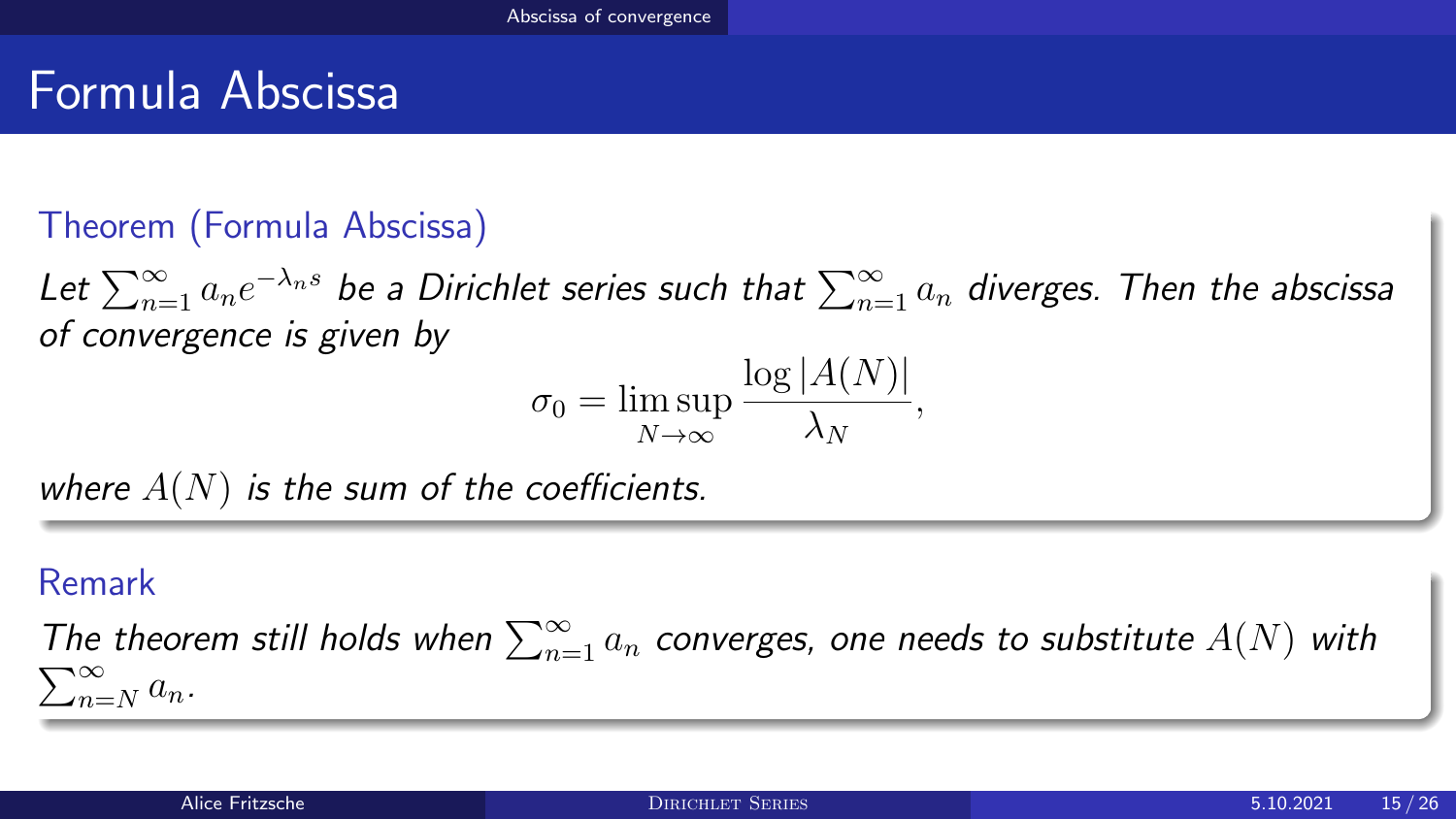## Example 1

#### The Riemann Zeta function

$$
\zeta(s) = 1 + \frac{1}{2^s} + \frac{1}{3^s} + \dots
$$

is a Dirichlet series with  $a_n = 1$ ,  $\lambda_n = \log n$ ,  $A(N) = N$ . Thus,

$$
\sigma_0 = \limsup_{N \to \infty} \frac{\log |A(N)|}{\lambda_N} = \limsup_{N \to \infty} \frac{\log N}{\log N} = 1
$$

and the series converges for  $\sigma > 1$  and diverges for  $\sigma < 1$ .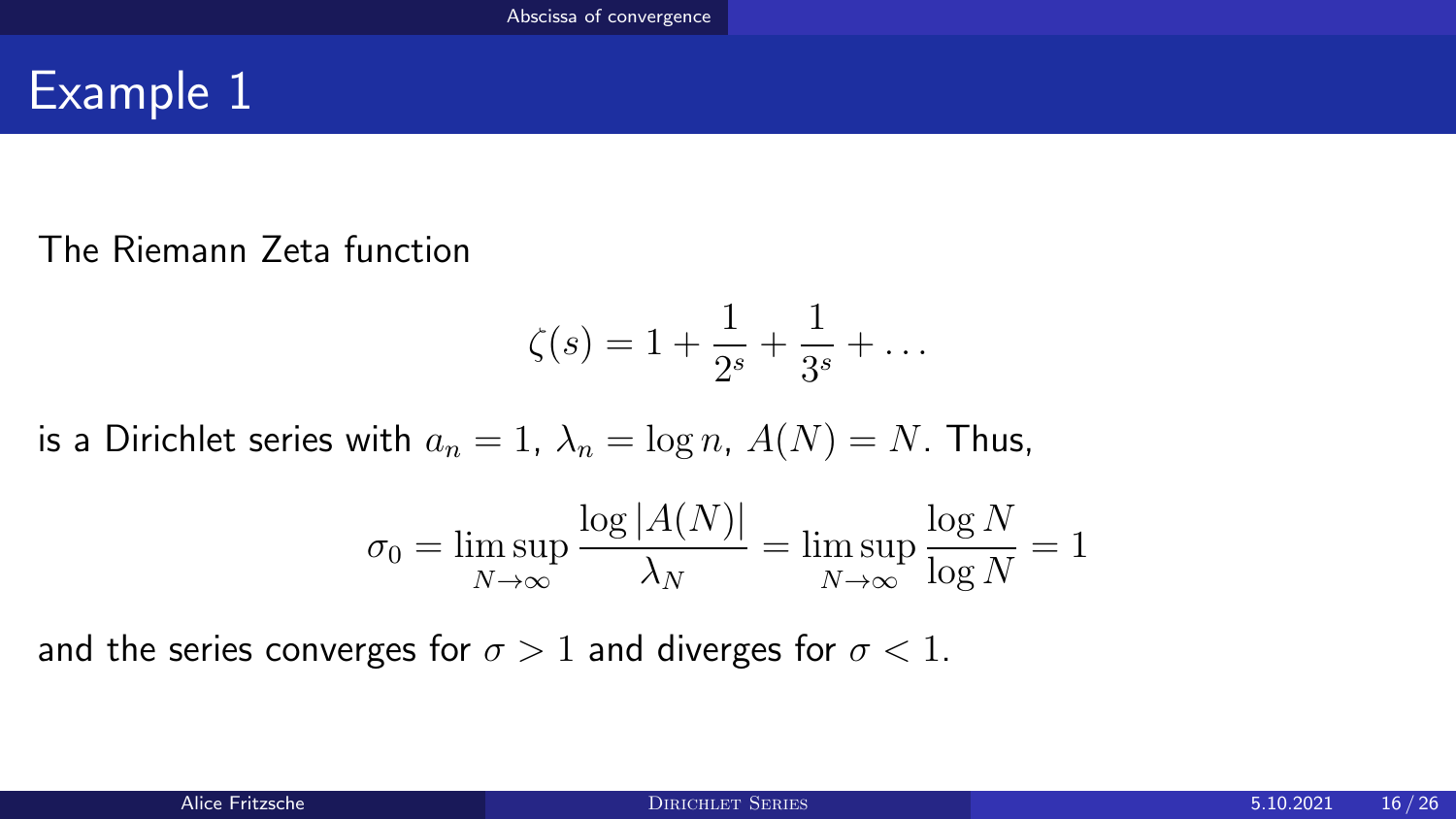## Example 2

#### Let

$$
\psi(s) = 1 - \frac{1}{2^s} + \frac{1}{3^s} - \dots
$$

Here  $a_n = (-1)^{n-1}$ ,  $\lambda_n = \log n$ ,  $A(N)$  is equal  $1$  for  $N$  odd and equal  $0$  for  $N$  even. Thus, log 1

$$
\sigma_0 = \limsup_{N \to \infty} \frac{\log 1}{\log N} = 0
$$

and the series converges for  $\sigma > 0$  and diverges for  $\sigma < 0$ .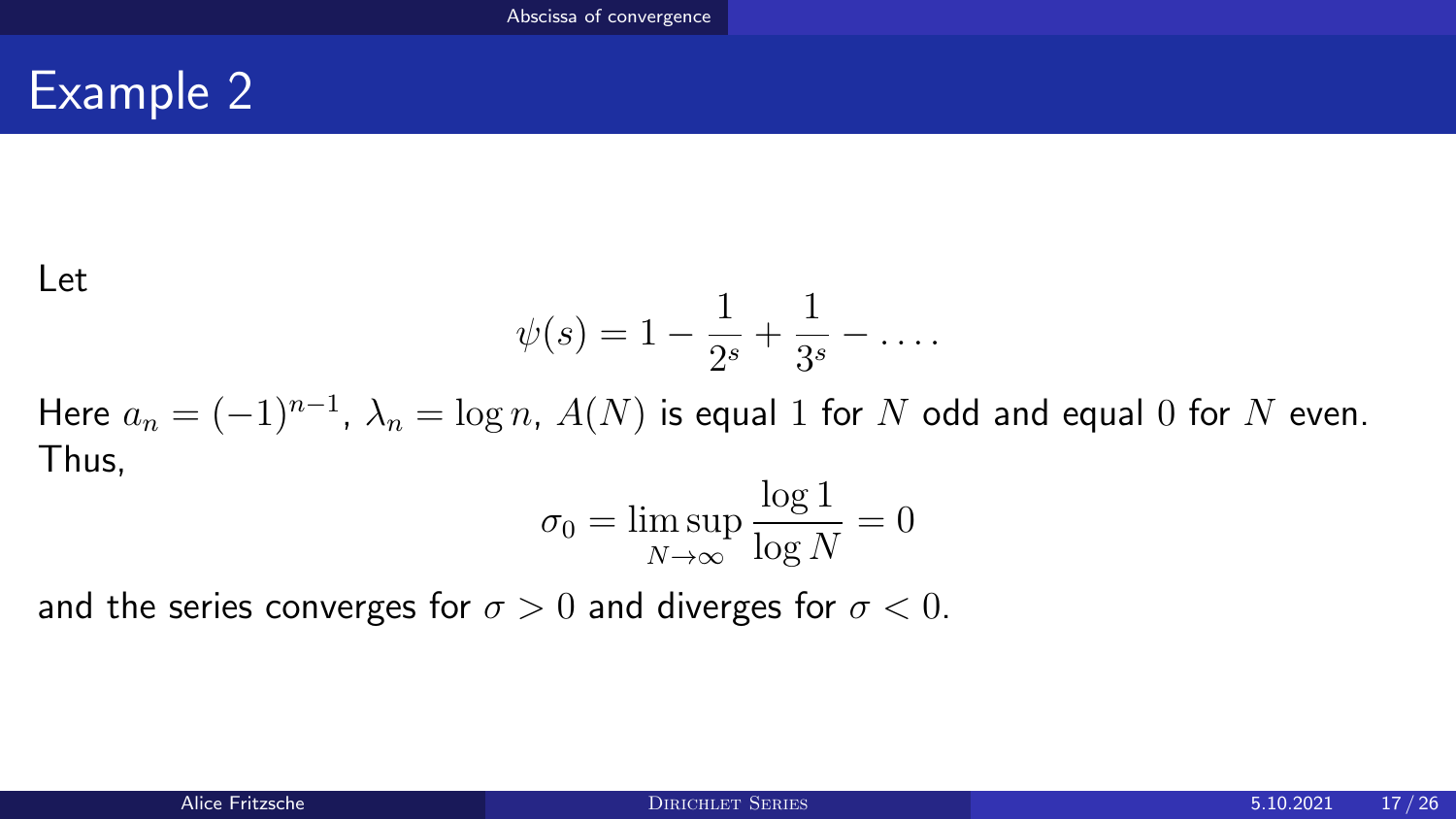## **Differences**

These examples show a big difference between the theory of (ordinary) Dirichlet series and that of power series:

- Power series:  $\sum_{n=0}^{\infty}a_{n}z^{n}$  and  $\sum_{n=0}^{\infty}|a_{n}|z^{n}$  have the same radius of convergence  $\rightarrow$  absolute convergence in the interior of the disk of radius R.
- Dirichlet series:  $\psi(s)$  converges for  $\sigma > 0$  and the corresponding series with positive sign  $(\zeta(s))$  converges only for  $\sigma > 1$ .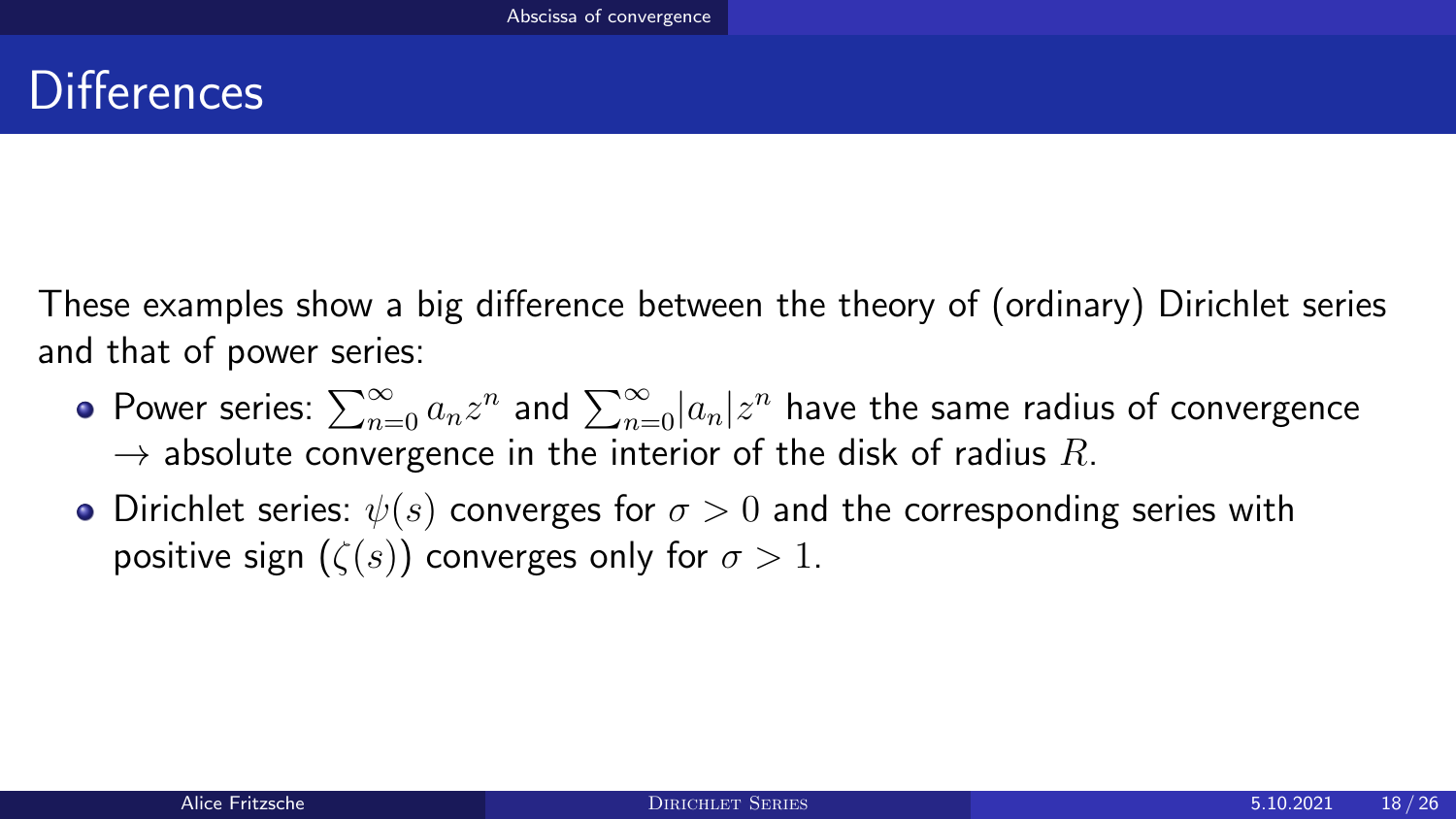## General rule

### Theorem

Let  $\sum_{n=1}^{\infty}a_n n^{-s}$  be a Dirichlet series with abscissa of convergence  $\sigma_0$  and let  $\sigma_1$   $(\geq \sigma_0)$ be the abscissa of convergence of  $\sum_{n=1}^{\infty} |a_n| n^{-s}$ . Then

$$
\sigma_1 \leq \sigma_0 + 1.
$$

### Remark

This theorem only hold for ordinary Dirichlet series: for example the Dirichlet series  $\sum_{n=2}^{\infty}$  $\frac{(-1)^n}{\sqrt{n}}(\log n)^{-s}$  converges for all  $s$  but does not converge absolutely for any  $s.$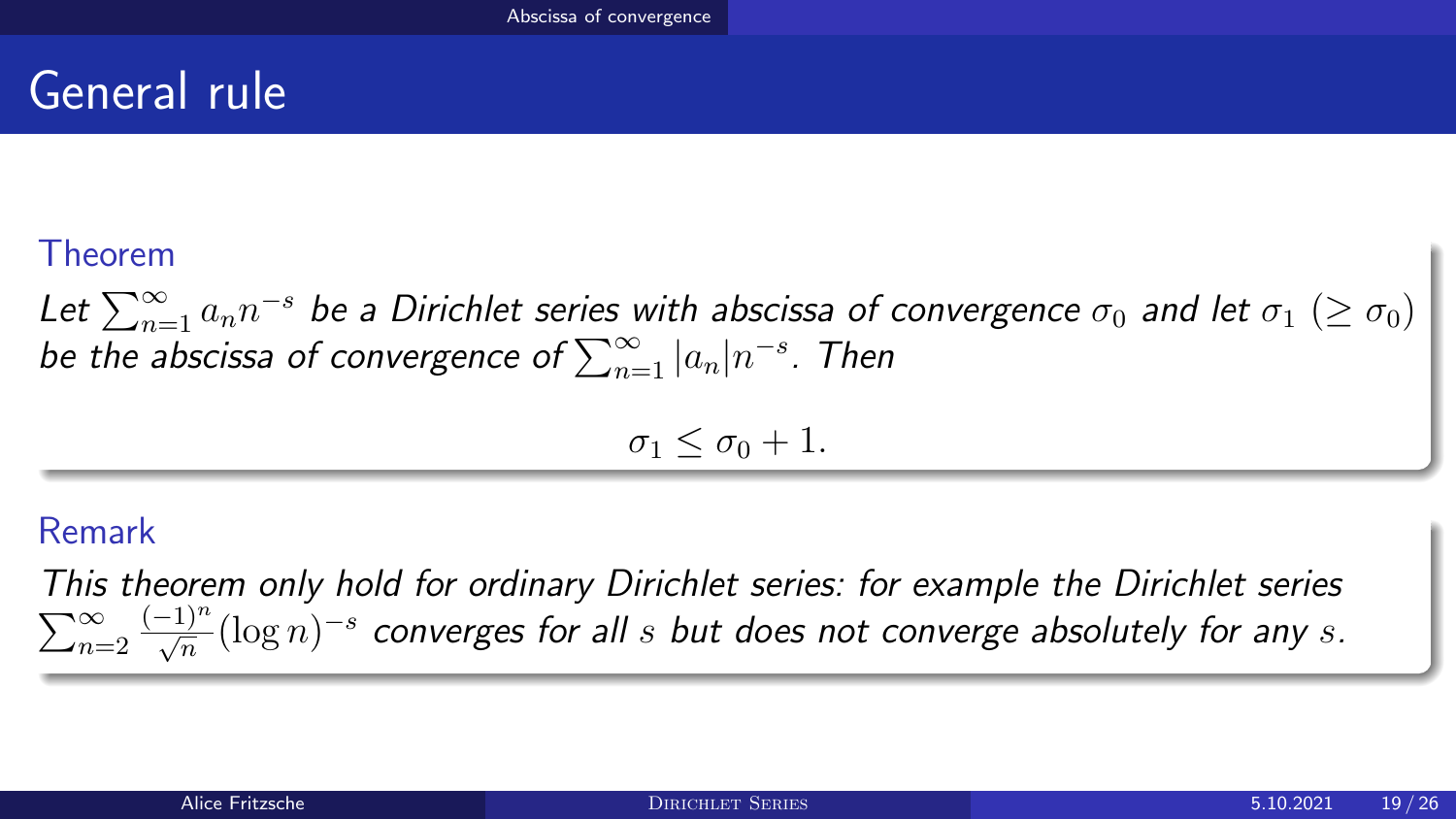### <span id="page-19-0"></span>LANDAU AND UNIQUENESS OF THE COEFFICIENTS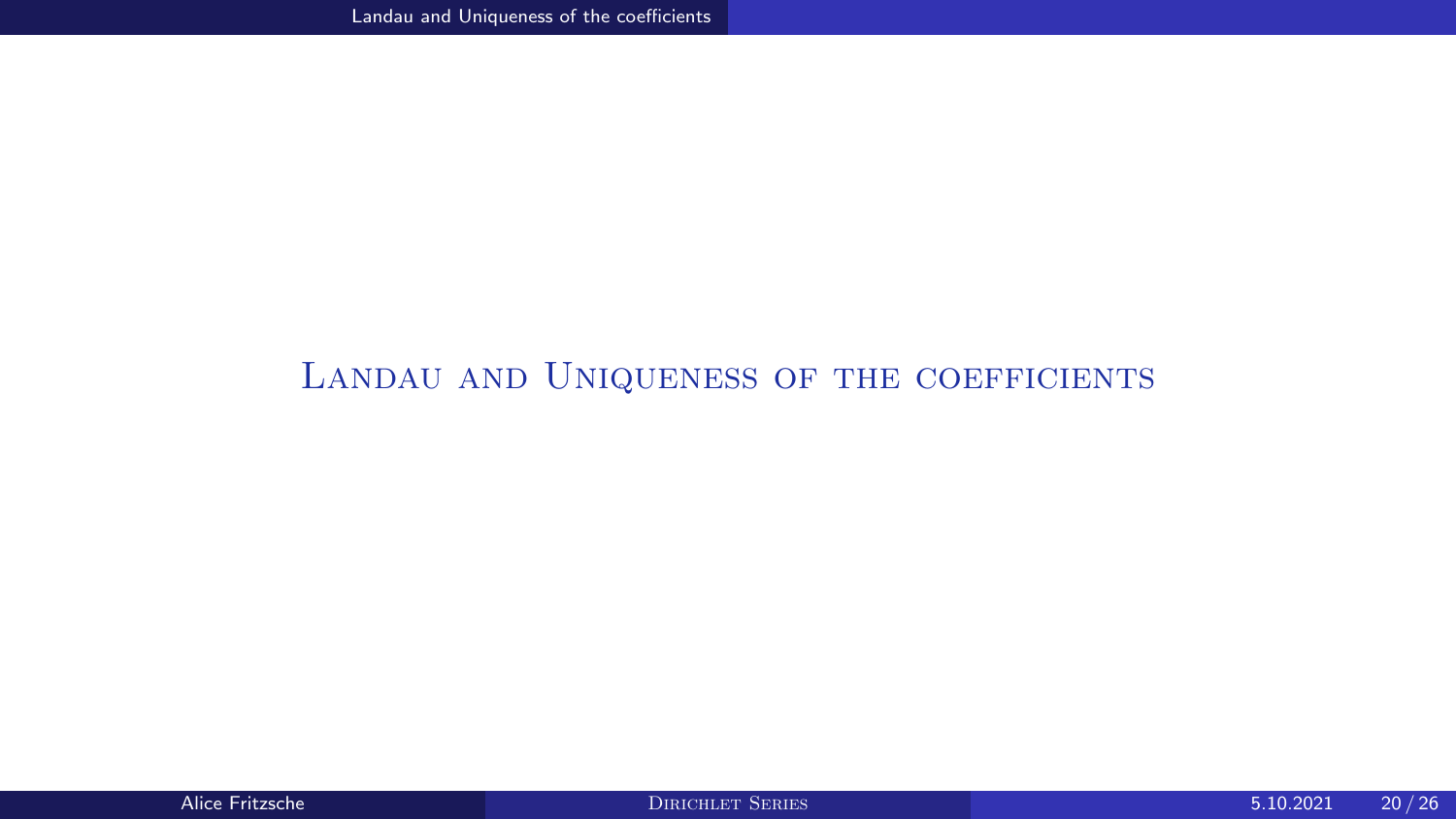# **Singularities**

- Radius of convergence for power series is also given by the absolute value of the smallest singularity.
- For Dirichlet series only in a special case we can conclude the existence of a singularity from the abscissa of convergence.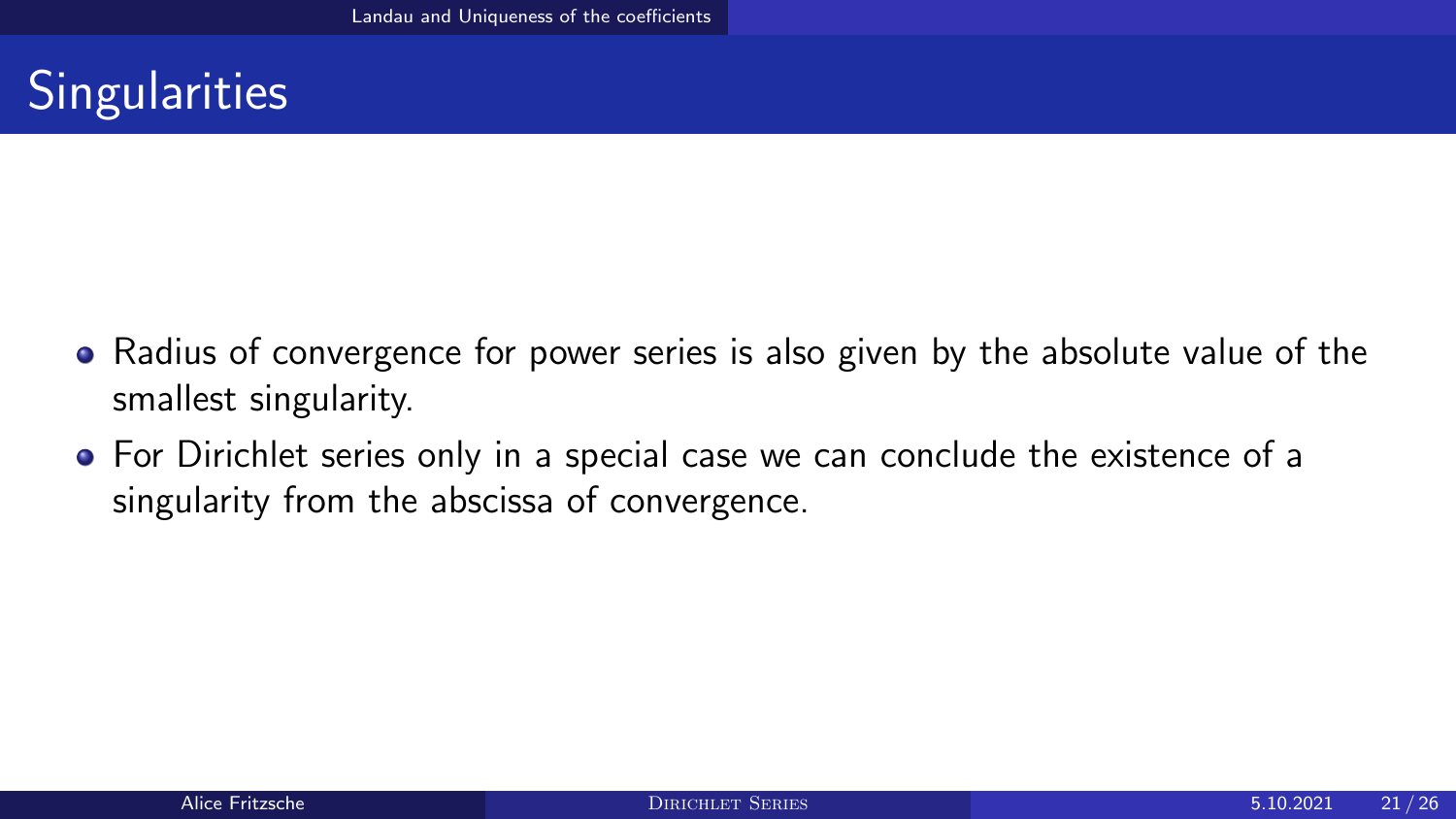### Landau

### Theorem (Landau)

Let  $\sum_{n=1}^{\infty}a_{n}n^{-s}$  be an ordinary Dirichlet series with abscissa of convergence  $\sigma_{0}$  and non-negative real coefficients. Then the function defined by

$$
f(s) = \sum_{n=1}^{\infty} a_n n^{-s} \qquad (\sigma > \sigma_0)
$$

has a singularity at  $s = \sigma_0$ .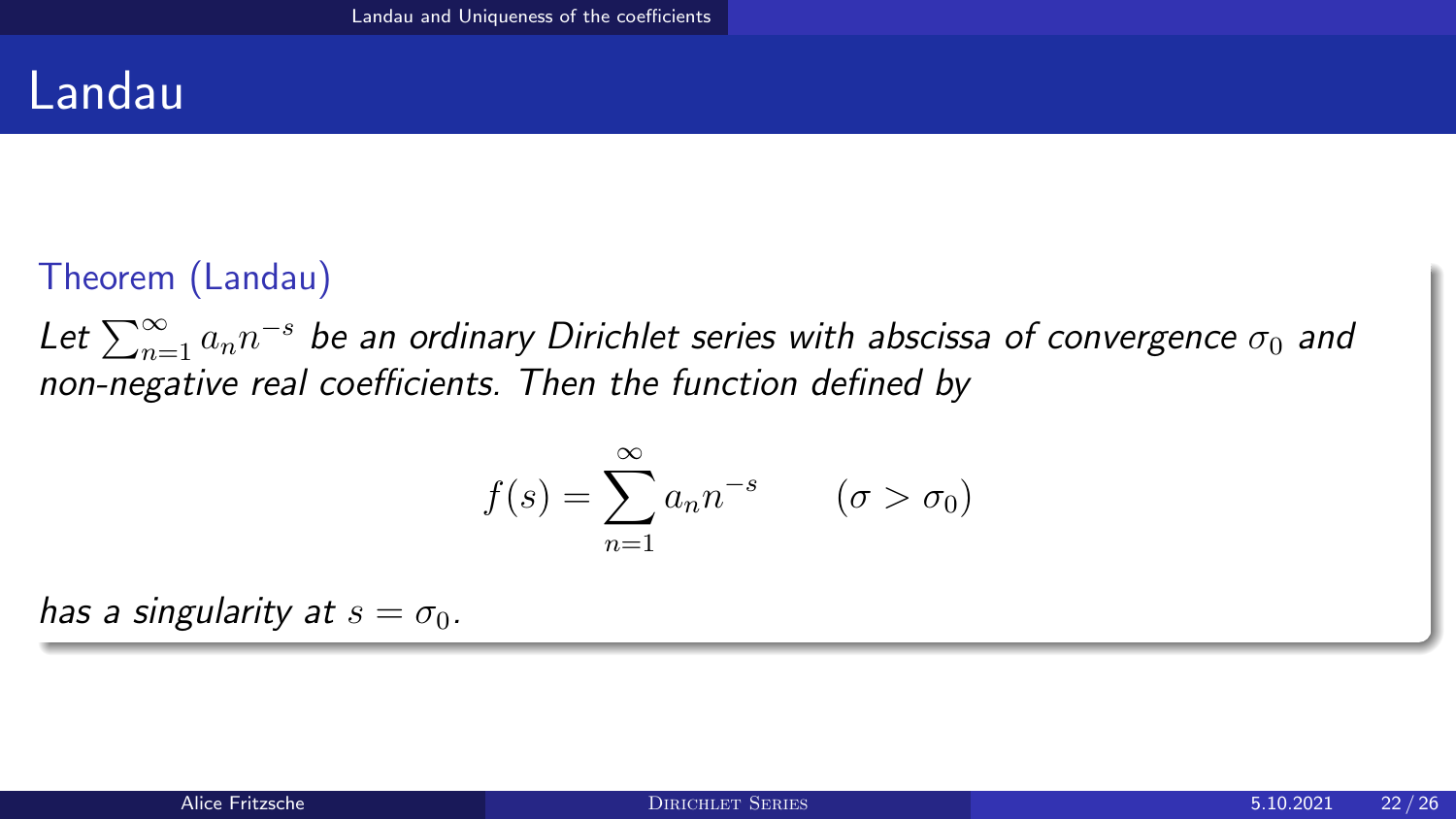# Proof (Landau)

Without loss of generality, let  $\sigma_0 = 0$  and assume that  $f(s)$  is holomorphic at  $s = 0$ . Then it would also be holomorphic on a disk of radius  $\epsilon$  around 0 and, consequently, have a Taylor expansion around  $s = 1$  with radius of convergence strictly greater than 1. For a suitable  $\delta>0$  one has that the Taylor series  $\sum_{k=0}^\infty$  $(-\delta-1)^k$  $\frac{(k-1)^k}{k!} f^{(k)}(1)$  is convergent and equal to  $f(-\delta)$ .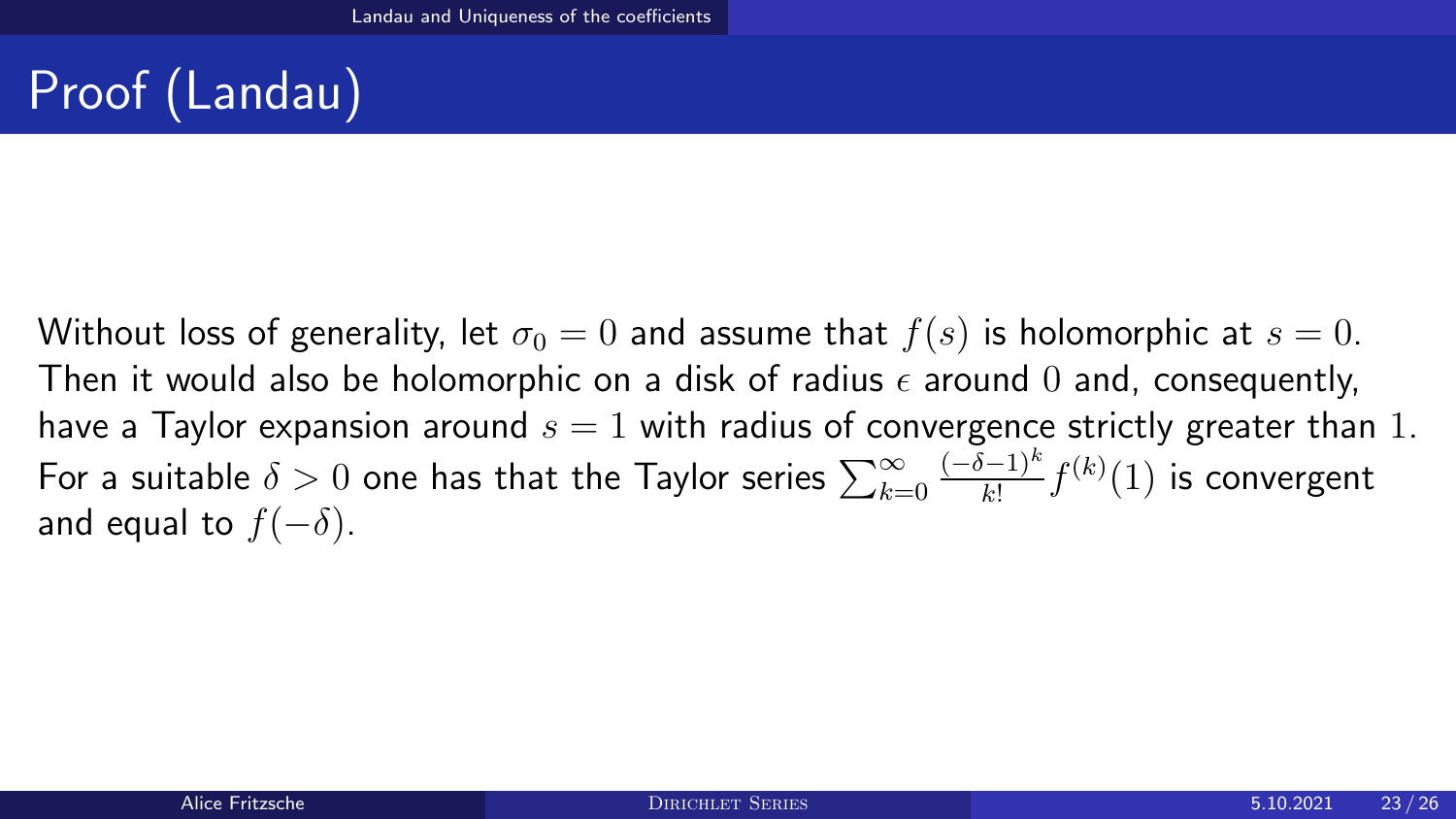# Proof (Landau)

On other hand, we have

$$
\sum_{k=0}^{\infty} \frac{(-\delta - 1)^k}{k!} f^{(k)}(1) = \sum_{k=0}^{\infty} \frac{(-\delta - 1)^k}{k!} \sum_{n=1}^{\infty} \frac{(\log n)^k}{n} a_n
$$

$$
= \sum_{n=1}^{\infty} \frac{a_n}{n} \sum_{k=0}^{\infty} \frac{(1+\delta)^k (\log n)^k}{k!}
$$

$$
= \sum_{n=1}^{\infty} \frac{a_n}{n} e^{(1+\delta) \log n} = \sum_{n=1}^{\infty} a_n n^{\delta}.
$$

In the second equality we used absolute convergence of the series since  $a_n > 0$ . We thus have that  $\sum_{n=1}^\infty a_nn^{\hat{\delta}}$  converges which contradicts our assumption  $\sigma_0=0.$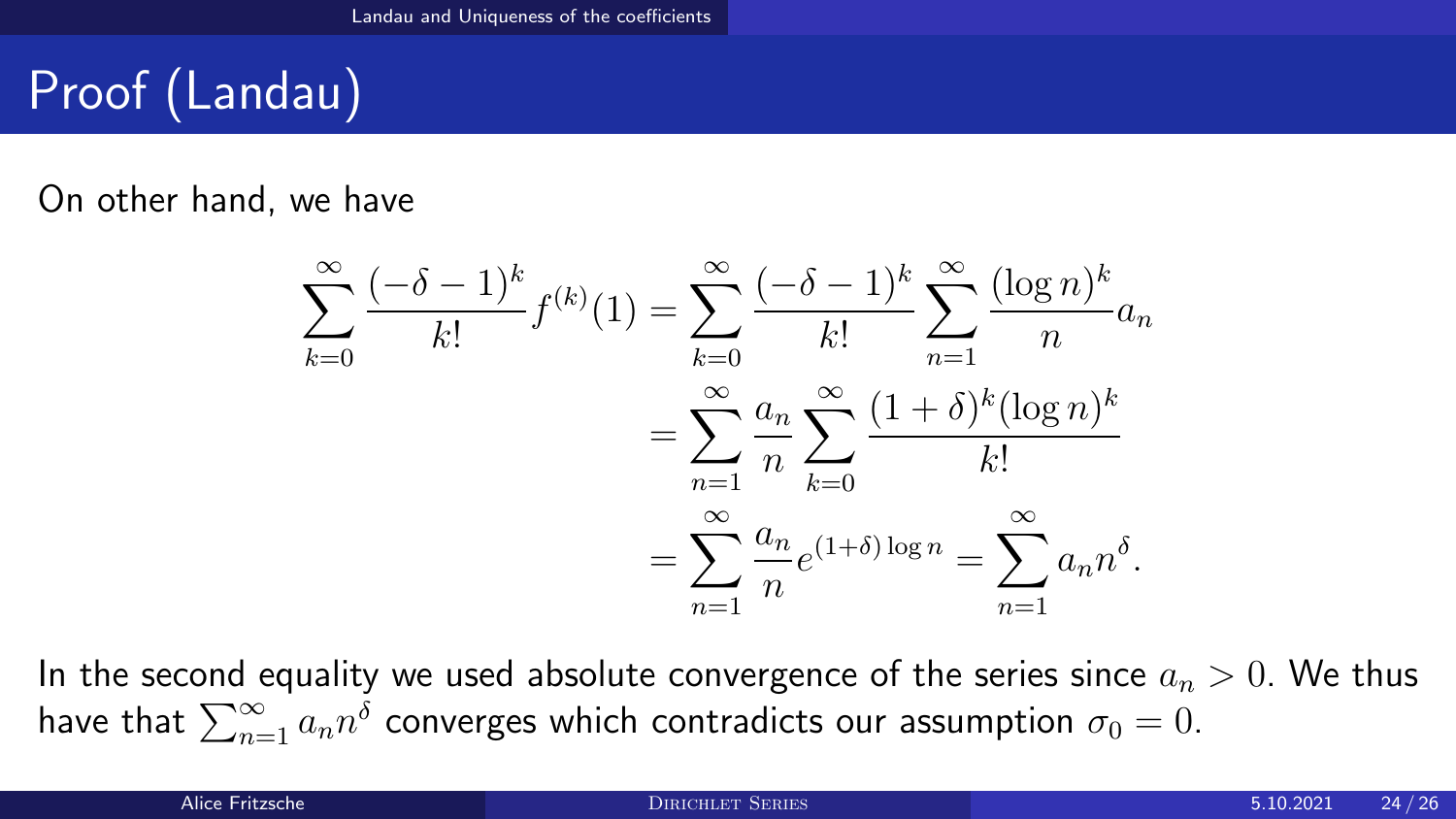## Uniqueness of the coefficients

### Theorem (Uniqueness of the coefficients)

Let  $\sum_{n=1}^\infty a_n e^{-\lambda_n s}$  and  $\sum_{n=1}^\infty b_n e^{-\lambda_n s}$  be two Dirichlet series which converge in an open domain of C and where they define the same function. Then we have  $a_n = b_n \forall n$ .